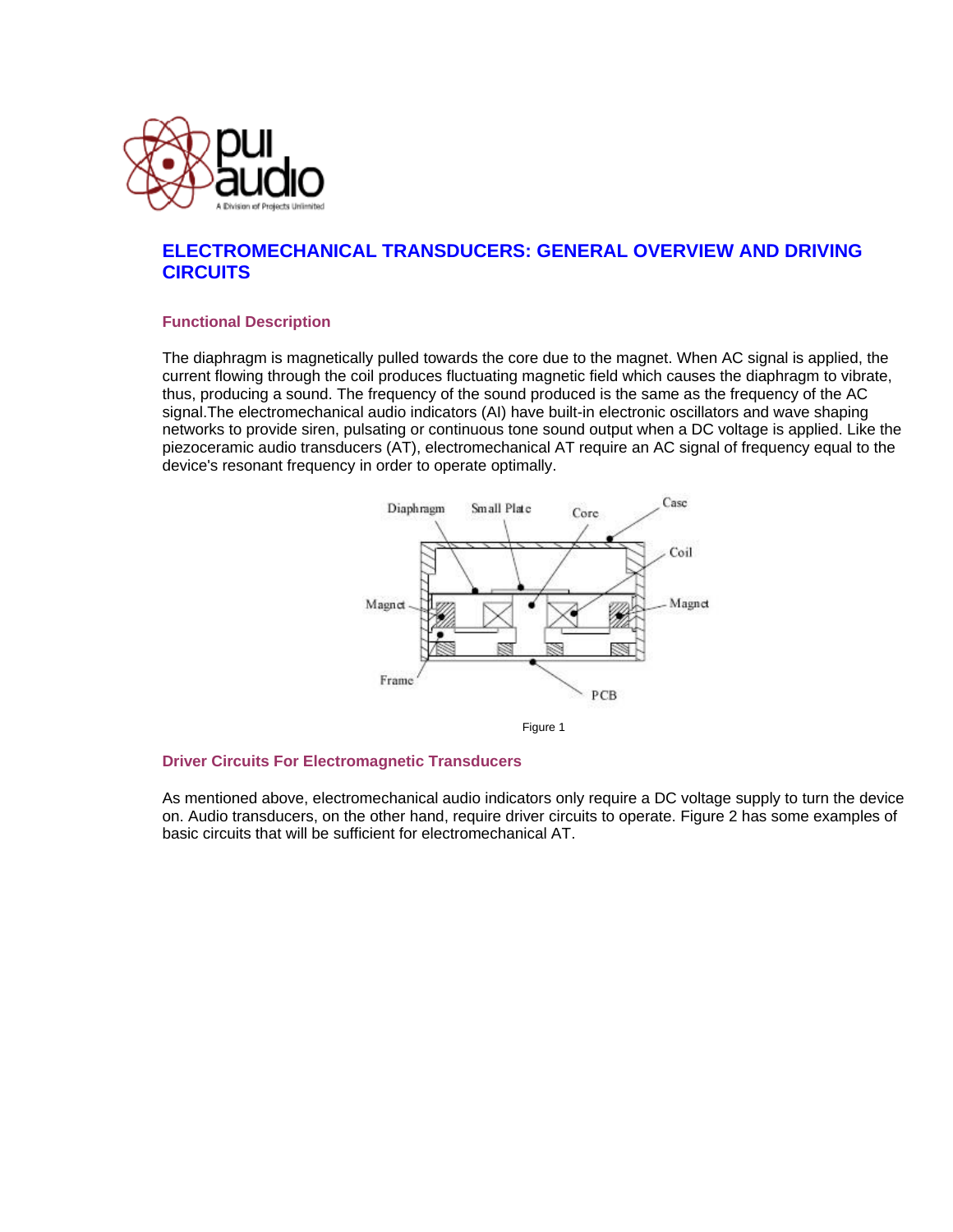



Figure 2-b

The capacitor, in Figure 2B, will remove any DC component and couple the AC output from the driver. In order to limit power dissipation in the capacitor, the capacitor must be sized so that its series reactance at 500 Hz is approximately 10% of the resistance of the electromechanical device. In addition, power audio amplifiers can also be used to drive the electromechanical transducers.